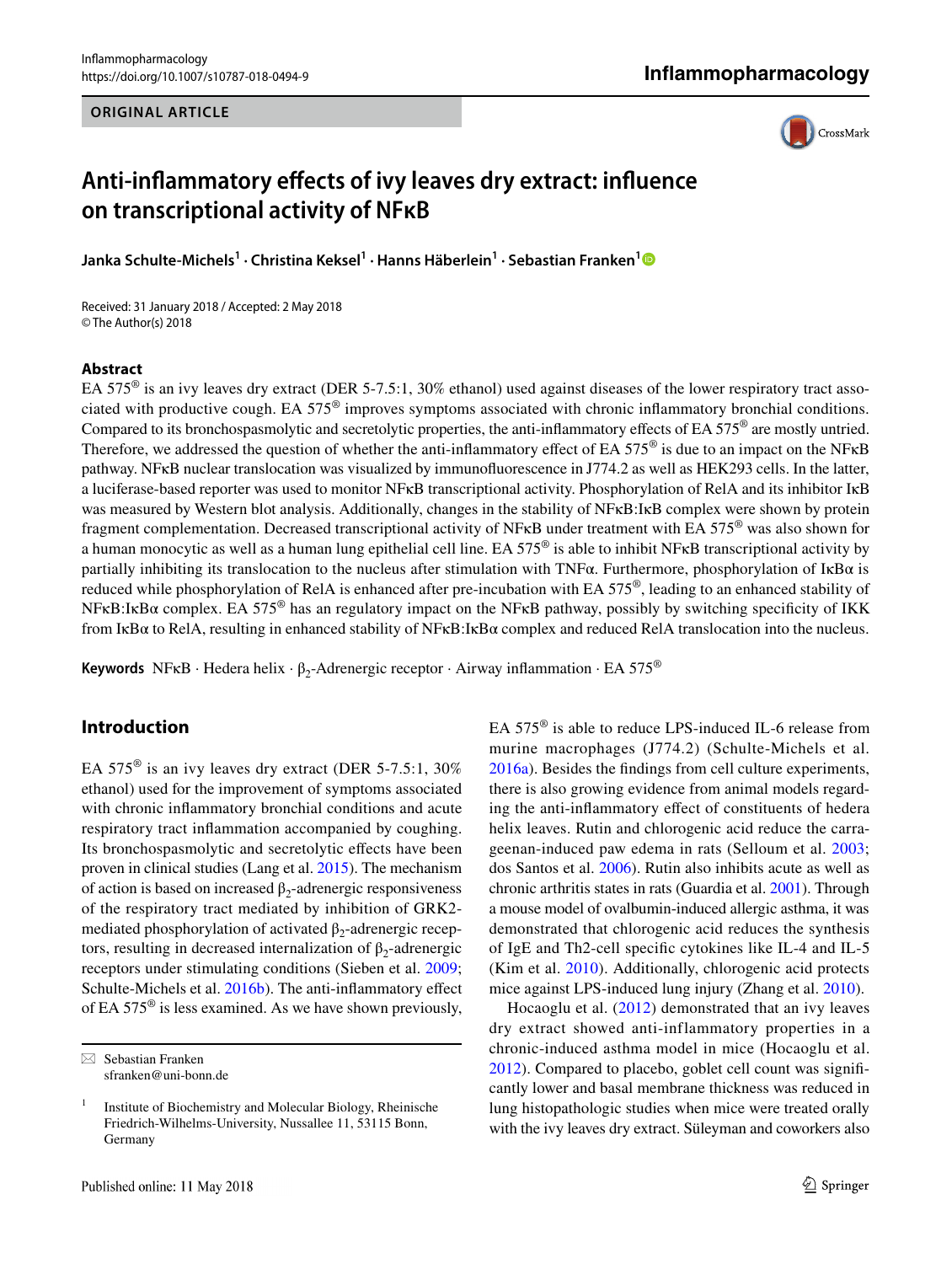found an anti-infammatory efect for an ivy extract enriched with saponins in cotton pellet and carrageenan-induced acute and chronic infammation in rats (Süleyman et al. [2003](#page-7-9)).

An important aspect of nearly all infammatory processes is the transcription factor NFκB. Under non-stimulating conditions, NFκB is kept inactive in the cytosol by complexation with its inhibitor IκBα. Stimulation of, e.g., macrophages with TNFα or LPS activates the IκB kinase (IKK), which in turn phosphorylates  $I \kappa B\alpha$ , resulting in a cleavage of the NFκB:IκBα complex. The released NFκB can thus be translocated into the nucleus, where it induces the transcription of diferent cytokines (Hayden and Ghosh [2012\)](#page-7-10). Due to its relevance to infammatory processes, we questioned if the reduced IL-6 release from EA  $575^{\circ}$  pre-treated murine macrophages could be caused by an impact on the NFκB pathway.

In this work, we describe the infuence of EA 575® on the transcriptional activity of NFκB in diferent epithelial and immune system-derived cell lines using a Nanoluc reporter cell system. The nuclear translocation of NFκB after TNFαstimulation is examined by immunofuorescence microscopy; the phosphorylation of  $I \kappa B\alpha$  and the stability of the NFκB:IκBα complex is investigated using Western blots and a protein fragment complementation assay, respectively. We aim to elucidate the anti-infammatory mode of action of ivy leaves dry extract EA575®, and to further understand its benefcial efect on chronic infammatory bronchial conditions.

## **Materials and methods**

#### **Chemicals**

Nano-Glo® Luciferase Assay was obtained from Promega (Promega GmbH, Mannheim). Ivy leaves dry extract EA 575® (CID-100048) was obtained from Engelhard (Engelhard Arzneimittel GmbH & Co. KG Niederdorfelden).

The reference substances rutin, hederacoside C, hederacoside D, and α-hederin were obtained from Phytolab (Vestenbergsgreuth, Germany).

All other reagents were obtained from Merck (Darmstadt, Germany), if not stated otherwise.

# **Characterization of EA 575® by HPLC analysis**

Ivy leaves dry extract EA 575® (DER 5-7.5:1, 30% ethanol) (Batch number CID-100048) was obtained from Engelhard Arzneimittel GmbH & Co. KG (Niederdorfelden, Germany). Chemical composition and pharmacological properties of relevant ingredients have been reported previously (Sieben et al. [2009;](#page-7-1) Greunke et al. [2015;](#page-7-11) Schulte-Michels et al. [2016a](#page-7-3), [b\)](#page-7-2). For further characterization, EA 575® was dissolved in 50% EtOH in a concentration of 40.8 mg/ml. EA 575® was analyzed on a Agilent Series 1200 HPLC system equipped with a degasser (G1322A), a quaternary pump (G1311A), an autosampler (G1329A) and a photodiode array detector (G1315D) using a LiChrospher RP-18 column (5 µm, 125×4 mm, Merck, Darmstadt). Solvent A was H<sub>2</sub>O/acetonitrile (44/2, m/m) adjusted to pH 2.0 with phosphoric acid 85%. Solvent B was acetonitrile. The following linear gradient was used: 0–9 min 0% B, 9–10 min to 6% B, 10–25 min to 15% B, 25–50 min to 60% B, 50–51 min to 100% B, 51–65 min 100% B. Flow rate: 0–50, 51–65 min 1.5 ml/min. Detection: 205 nm. Identifcation of constituents was carried out by comparison of UV spectra of reference substances and their corresponding retention times. Chromatograms were registered and evaluated using Agilent Chemstation Software Version B.04.01.

# **Cell culture**

The mouse macrophage cell line J774.2 was obtained from Sigma-Aldrich (Cat. Nr.: 85011428). J774.2 cells were cultured in DMEM without phenol red (Life Technologies, Carlsbad, CA) supplemented with 100 units/ml penicillin, 100 µg/ml streptomycin, 2 mM l-Glutamin (Life Technologies) and 10% fetal calf serum (Life Technologies). Cells were maintained by ten-fold dilutions with fresh medium every 2–3 days.

Human embryonic kidney cells (HEK 293) obtained from DSMZ (No. ACC 305) (Braunschweig, Germany) were cultivated in DMEM medium (Life Technologies, Carlsbad, CA) supplemented with 100 units/ml penicillin, 100 µg/ml streptomycin, and 10% fetal calf serum. Cells were maintained by threefold dilutions with fresh medium every 2–3 days.

Acute monocytic leukemia cells (THP-1) were obtained from DSMZ (No. ACC 16) and maintained in RPMI medium supplemented with 10% fetal calf serum, 100 units/ml penicillin, 100 µg/ml streptomycin, 50 µM β-mercaptoethanol and 5 ml Glutamax  $100\times$  (Life Technologies GmbH, Darmstadt). THP-1 cells were maintained by three-fold dilutions with fresh medium every 2–3 days.

Human lung epithelium-derived cells (A549) obtained from DSMZ (No. ACC 107) were cultivated in DMEM/F12 medium (Life Technologies, Carlsbad, CA) supplemented with 100 units/ml penicillin, 100 µg/ml streptomycin, and 10% fetal calf serum. Cells were maintained by three-fold dilutions with fresh medium every 2–3 days.

#### **Immunofuorescence**

J774.2 or HEK293 cells were seeded on poly-p-lysine (PDL) coated coverslips in a density of 100,000 cells per well. At a cell density of 90% medium was changed to serum- and antibiotic-free medium. J774.2 cells were incubated with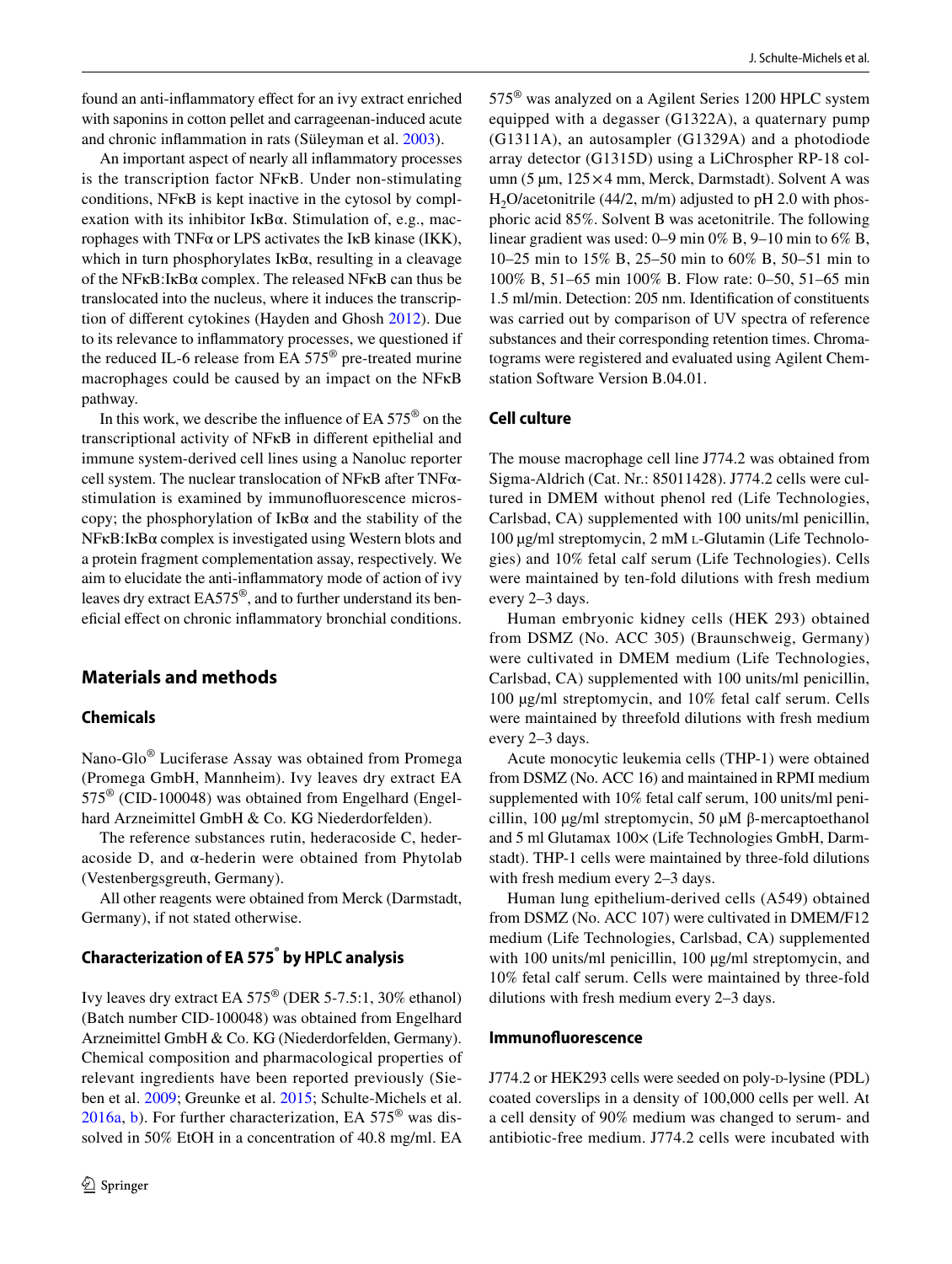80 μg/ml EA 575<sup>®</sup> HEK293 cells with 240 μg/ml EA 575<sup>®</sup> overnight. Serum-free medium served as a control. The next morning 100 ng/ml LPS and 25 ng/ml TNFα were added to J774.2 cells and HEK293 cells, respectively, and incubation was continued for another 50 min. Afterwards cells were fxed with 4% formaldehyde in PBS, permeabilized with ice-cold methanol and blocked with 5% BSA in PBS supplemented with 0.3% Triton X-100. Immunostaining was performed with RelA antibody (cell signaling technology, #6956) in a dilution of 1:800 overnight and a Cy3 coupled secondary antibody in a dilution of 1:400 for 1.5 h in the dark. Additionally, cells were incubated with Hoechst 33528 for nuclear staining. Images were taken on a Zeiss Axiovert 200 M with an LCI Plan-Neofuar 63×/1.30 Imm Korr Ph 3 M27 objective and an AxioCamMR.

# **Generation of plasmids for protein fragment complementation**

Generation of protein fragment complementation plasmids, pCDNAHygr\_cVenus-RelA and pCDNA zeo\_IκBa-nVenus, was already described elsewhere (Yu et al. [2003\)](#page-8-1) and was constructed by GeneArt (Thermo Fisher), according to the mentioned publication.

## **Generation of NFκB Reporter Plasmid**

For the generation of a Nanoluciferase expression construct under control of NFκB binding sequence the pNF-KB-D2EGFP vector (Clontech) was used as a template. Destabilized GFP was removed from the vector by PCR introducing a new XhoI-site (forward primer: 5′TCGGATATCTCGAGC CGGAATTCGGGGAAGCTTC–3′; reverse primer: 5′–GTT CAGGGGGAGGTGTG–3′). The open reading frame coding for destabilized Nanoluciferase was cut from pNL1.2[*NlucP*] vector (Promega) using BamHI/XhoI and introduced into the pNF-KB vector using the same restriction sites.

## **Transfection**

HEK 293 cells were transfected by calcium phosphate method. Briefy, cells were seeded in 12 well plates and allowed to attach for at least 24 h. Before transfection medium was changed to 900 µl fresh medium. One µg DNA was mixed with 6.5  $\mu$ l 2 M CaCl<sub>2</sub> and 50  $\mu$ l sterile water. The dilution was added dropwise to  $2 \times HBS$  and after half an hour of resting added to the cells. After 24 h, medium was changed to fresh DMEM containing antibiotic for selection (750 µg/ml geneticin).

THP-1 cells were transfected by Amaxa electroporation technology, Nucleofector<sup>®</sup> II. For each transfection  $2 \times 10^6$ cells were diluted in a self-made appropriate bufer (5 mM KCl, 15 mM  $MgCl<sub>2</sub>$ , 15 mM HEPES, 150 mM Na<sub>2</sub>HPO4/ NaH<sub>2</sub>PO4 pH 7.2, 50 mM NaCl) with 1 µg DNA and transfected with program T-020. Afterwards, they were transferred to fresh fully supplemented RPMI medium. Twentyfour hours later, medium was changed to full medium containing 700 µg/ml geneticin for selection with medium changes every 2–3 days. After 1 week of selection, surviving cells were tested for expression of the transgene.

A549 cells were transfected using branched polyethylenimine (PEI, # 408727, Sigma-Aldrich, Darmstadt, Germany). Therefore, 50,000 cells were seeded into the cavities of a 12-well plate. 2 μg of DNA was diluted into 40 µl of 150 mM NaCl and 3.3 µl of a 1 mg/ml PEI solution was added and the mixture was immediately vortexed for 10 s. After 10 min at RT, the DNA/PEI mixture was applied dropwise to the cells and incubated overnight. The next day medium was changed to fresh DMEM/F12 containing antibiotic for selection (500 µg/ml geneticin).

# **Measurement of NFκB activation through a Nanoluciferase‑based reporter system**

Nanoluciferase expressing cells were seeded in 96-well LumiNunc™ plates and were allowed to grow for 24 h. Medium was changed to serum-free medium before incubation. Incubation with EA 575® was performed with indicated concentrations of EA 575® for 8 h, respectively. After 5 h indicated concentrations of TNFα or LPS (THP-1 cells) were added for 3 h. Measurement of luciferase activity was performed using the Nano-Glo® Luciferase Assay system (Promega, Mannheim, Germany) according to the manufacturers' instructions.

## **Western blot analysis**

HEK 293 cells were seeded in 12-well plates and allowed to grow to a confluency of 80–90% in full-growth medium. Before incubation, the medium was changed to serum-free medium. Cells were incubated with 240 µg/ ml EA  $575^{\circ}$  for 8 h and with 25 ng/ml TNF $\alpha$  for 10 min. After the incubation, cells were harvested with 100 µl per well 10 mM HEPES buffer containing phosphatase inhibitor cocktail (Merck, Darmstadt, Germany) and protease inhibitor cocktail (Sigma-Aldrich, Darmstadt, Germany). Cell solutions were sonified for 15 s and lysed by being forced through a 30 G cannula. To separate cell debris, the solution was centrifuged at 15,000*g* for 5 min at 4 °C. Supernatant was diluted in  $4\times$  sample buffer and 20 µl of the samples was separated in a 10% acrylamide gel with 80 V in stacking and 120 V in resolving gel. Blotting was done with 200 mA per gel for 45 min. For normalization the membrane was stained after blotting with REVERT™ total protein stain according to the manufacturers' instructions (LI-COR®). Intensity was measured on an LI-COR®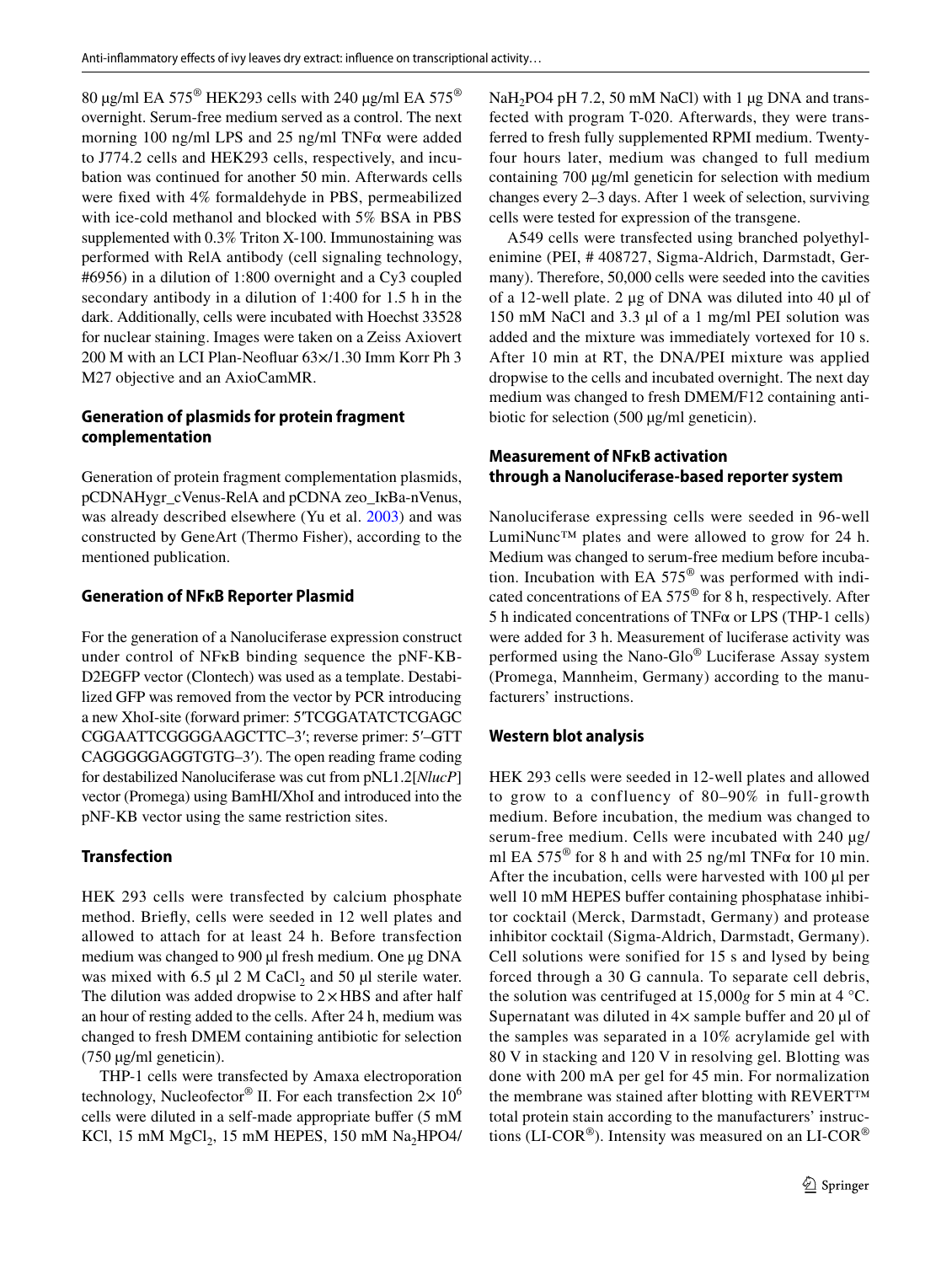Odyssey reader in 700 nm channel. Afterwards, the stain was removed and membrane was blocked with Odyssey blocking buffer for 1 h. Immunostaining was performed using phospho-IκBa antibody (Cells Signaling Technology, #9246) or phospho-RelA antibody (Cell Signaling Technology, #3033), respectively, in a dilution of 1:1000 in Odyssey blocking buffer diluted 1:1 with TBS and 0.1% Tween 20. Afterwards, membrane was washed three times in TBS/Tween 20 and incubated in secondary antibody (LI-COR® Goat anti Rabbit-DyLight 800, 1:10,000) diluted in Odyssey blocking buffer 1:1 with TBS, 0.1% Tween 20 and 0.01% SDS for 1 h. Membrane was washed three times in TBS and measured on an LI-COR® Odyssey Reader in 800 nm channel. Protein concentration was normalized through the band intensity pIκBα/p-RelA divided by the normalization factor of REVERT™ total protein stain.

## **Protein fragment complementation assay**

HEK cells stably expressing IκBα-nVenus and cVenus-RelA were seeded into a black 96-well Plate (CellCarrier™, Perkin Elmer, Massachusetts, USA) in total growth medium and allowed to grow to a confluency of about 90%. After reaching confluency, medium was changed to HBSS buffer containing 20 mM HEPES and was preincubated with the indicated concentration of EA  $575^{\circ}$ for 5 h. Afterwards, cells were stimulated with 10 ng/ml TNF $\alpha$  and decrease of fluorescence intensity was measured for 3 h every 60 min in a Perkin Elmer EnSight™ reader with excitation at 515 nm and emission at 550 nm. Additionally, cell confluency was measured in transmission channel. Data were registered and evaluated by Kaleido™ software.

### **Statistical data evaluation**

Statistical data evaluation was performed with One-way ANOVA followed by Tukey multiple comparison test. Results were considered to be signifcant for *p* values of at least  $< 0.05$ .

# **Results**

# **EA 575® analysis by HPLC**

Composition of EA  $575^{\circ}$  (DER 5-7.5:1, 30% ethanol) was characterized by HPLC fngerprint analysis. The following substances could be identifed by comparison of UV spectra and retention times of corresponding reference substances: rutin, hederacoside C, hederacoside D, and α-hederin (Fig. [1\)](#page-3-0).

# **Partial inhibition of NFκB translocation into the nucleus**

As previously shown, pre-incubation with EA 575® reduces IL-6 secretion from murine macrophage cell line J774.2 (Schulte-Michels et al. [2016a\)](#page-7-3). To examine whether this reduction is achieved by an inhibition of nuclear translocation of NFκB, we performed an immunofuorescence assay on NFκB subunit RelA in J774.2 cells. Incubation with 25 ng/ml TNF $\alpha$  for 50 min showed a considerable shift of NFκB (detected by Cy3 conjugated secondary antibody fluorescence) from cytosol to the nucleus (Fig. [2](#page-4-0)b) when compared to cells only incubated in serum-free medium (Fig. [2a](#page-4-0)). Overnight pre-incubation with 80  $\mu$ g/ml EA 575<sup>®</sup> observably reduced the signal located in the nucleus after 50 min of stimulation (Fig. [2](#page-4-0)c). In parallel, nuclear translocation of NFκB was examined in human embryonic kidney

<span id="page-3-0"></span>**Fig. 1** HPLC fngerprint analysis of EA 575®. Ingredients of the ivy leaves dry extract were separated on an RP-18 column. Main components were identifed by comparison to retention times and absorbance of reference standards. The substances identifed are rutin, hederacoside C, hederacoside D, and α-hederin

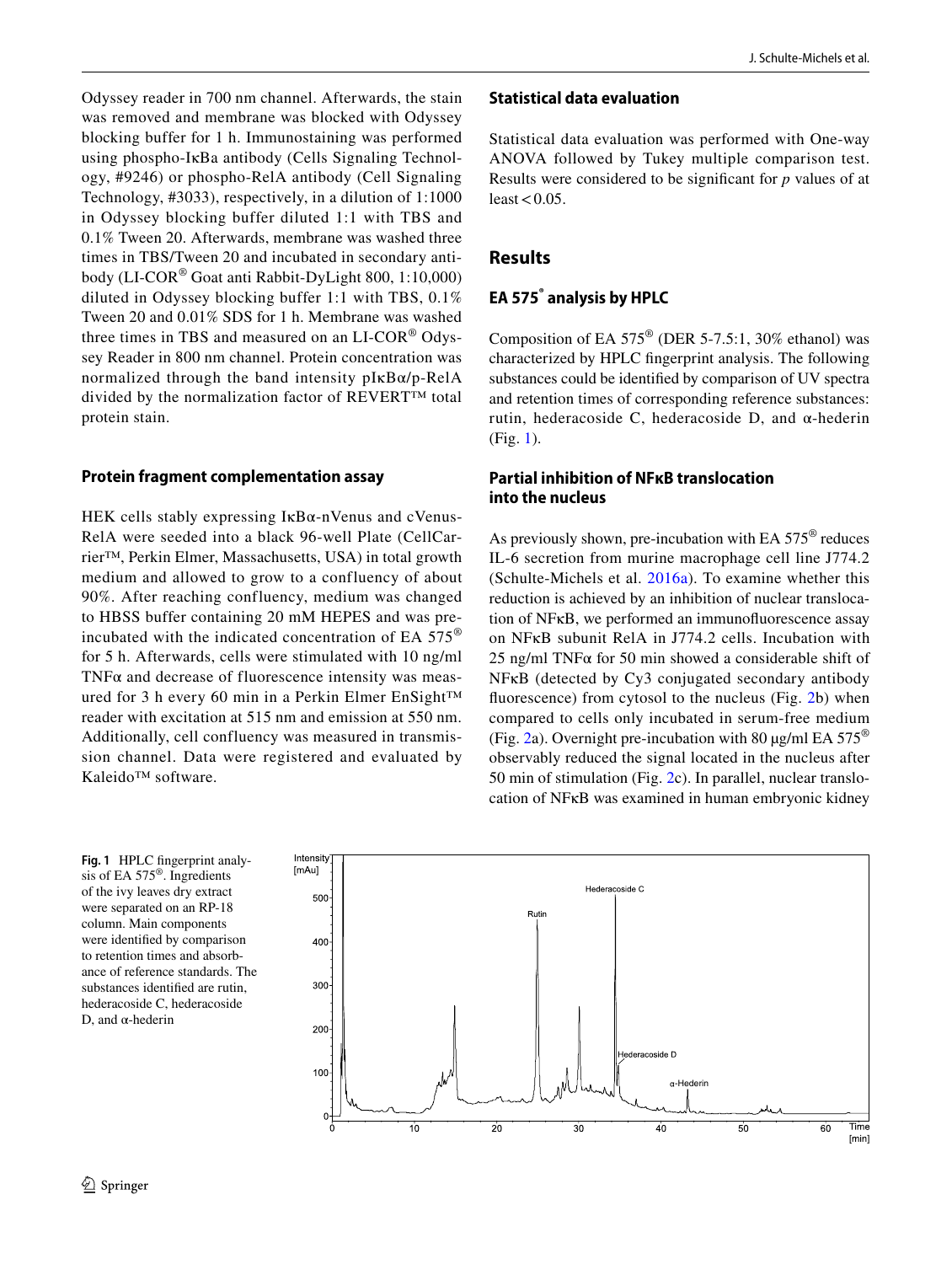

<span id="page-4-0"></span>**Fig. 2** NFκB immunostained in red with anti-RelA primary antibody and Cy3 coupled secondary antibody shown in J774.2 (**a**–**c**) as well as HEK 293 cells (**d**–**f**). Nucleus stained in blue with Hoechst 33258.  $(a+d)$  unstimulated cells,  $(b+e)$  cells stimulated with 100 ng/ml LPS (J774.2) or 25 ng/ml TNF $\alpha$  (HEK293) for 50 min, and  $(c + f)$ 

epithelial cells (HEK 293; Fig. [2d](#page-4-0)–f). Reduction of translocation was also detected in these cells, even though the efect was not as pronounced as in the macrophage cell line.

#### **Nanoluciferase based NFκB reporter assay**

As shown previously by El-Guendy and colleagues, NFκB transcriptional activity can be measured by an NFκB reporter gene assay (El-Guendy and Sinai [2008](#page-7-12)). Stably transfected HEK 293 Nano-PEST cells showed an almost 25-fold increase in Nanoluciferase activity after stimulation with 25 ng/ml TNF $\alpha$  for 3 h. This increase could be significantly and dose-dependently decreased by 31.0, 34.7, and 42.1% after 8 h of pre-incubation with EA 575® concentrations of 40, 80, and 240 µg/ml, respectively (Fig. [3](#page-4-1)).

#### **Western blot against phosphorylated IκBα and RelA**

The disintegration of the NFκB:IκBα complex is induced by the phosphorylation of IκBα mediated by IKKβ, which also phosphorylates NFκB subunit RelA. Therefore, we measured both phosphorylation of IκBα on Ser32 and phosphorylation of RelA at Ser536. Pre-incubation with 240  $\mu$ g/ml EA 575<sup>®</sup> for 8 h was able to impede TNFα-induced phosphorylation of IkB $\alpha$  on Ser32 significantly (Fig. [4\)](#page-5-0). Phosphorylation of RelA at Ser536 was increased after pre-incubation with 240  $\mu$ g/ml EA 575<sup>®</sup> and stimulation with TNF $\alpha$ . A signifcant diference in RelA phosphorylation between ivy

cells pre-incubated with 80  $\mu$ g/ml (J774.2) or 240  $\mu$ g/ml EA 575<sup>®</sup> (HEK293) overnight and subsequently stimulated with 100 ng/ml LPS (J774.2) or 25 ng/ml TNF $\alpha$  (HEK293) for 50 min. Scale bars correspond to 10  $\mu$ m. Shown pictures are representative of 3 independent experiments



<span id="page-4-1"></span>**Fig. 3** HEK 293 cells stably transfected with a Nanoluciferase based NFκB reporter plasmid were incubated for 8 h with the indicated amounts of EA 575® or solvent alone. After 5 h of pre-incubation cells were stimulated for further 3 h with 25 ng/ml TNF $\alpha$  or left unstimulated. Results represent the mean  $\pm$  SD ( $n \ge 30$ , \*\*\* $p < 0.001$ )

pre-treated and control cells could be seen after 10 min of TNF $\alpha$  incubation (Fig. [5](#page-5-1)).

#### **Protein fragment complementation assay**

Reduced I $\kappa$ B $\alpha$  phosphorylation is thought to be a stabilizing factor for the NF $\kappa$ B:I $\kappa$ B $\alpha$  complex. Therefore, we tested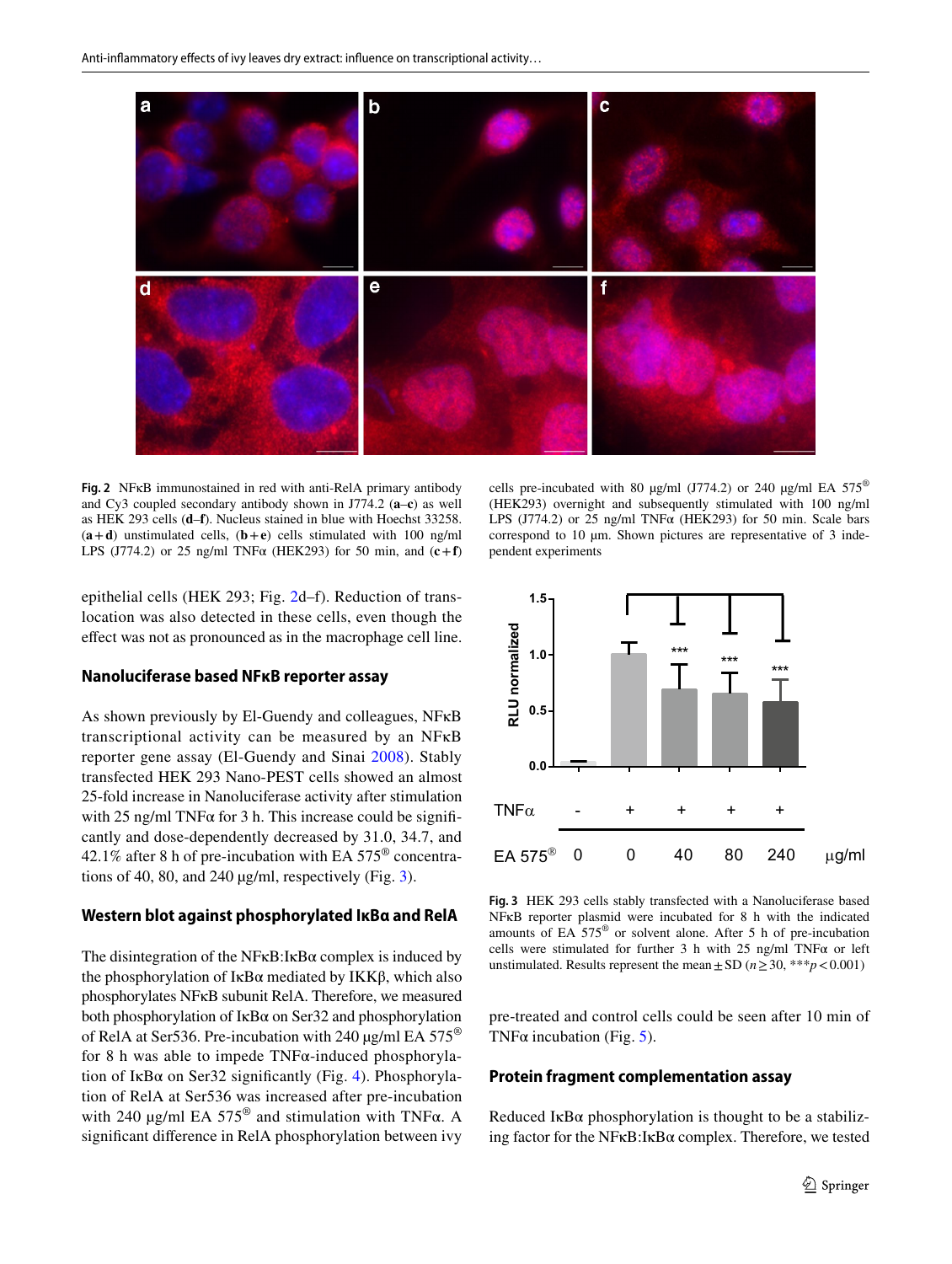

<span id="page-5-0"></span>**Fig. 4** Phosphorylation of IκBα on Ser32 before and after stimulation with 25 ng/ml TNF $\alpha$  for 10 min and with or without pre-treatment with 240  $\mu$ g/ml EA 575<sup>®</sup> for 8 h. Results represent the mean $\pm$ SD (*n*≥8, \*\**p*<0.01)



<span id="page-5-1"></span>**Fig. 5** Phosphorylation of RelA on Ser536 (p-RelA) in HEK cells after stimulation with 25 ng/ml TNF $\alpha$  for different time periods with or without pre-treatment using 240 µg/ml EA 575®. **a** Quantitative analysis of western blot analysis. Results represent the mean $\pm$ SD  $(n \geq 3, *p < 0.05)$ . **b** Representative result of Western Blot analysis of p-RelA

via a protein fragment complementation assay if pre-incubation with EA 575<sup>®</sup> enhances the stability of NF<sub>K</sub>B:I<sub>K</sub>B $\alpha$ under  $TNF\alpha$  stimulating conditions. In this assay, binding of  $I \kappa B\alpha$  to NF $\kappa B$  results in the complementation of the fluorescent protein Venus. Disintegration of the complex in turn leads to a reduction of the detected Venus fuorescence (Yu et al. [2003](#page-8-1)). As shown in Fig. [6](#page-5-2), fuorescence intensity decreased by 47.4% after stimulation with 10 ng/ml TNF $\alpha$ for 3 h. After pre-incubation with 160  $\mu$ g/ml EA 575<sup>®</sup> for 8 h, TNFα-induced fuorescence intensity was lowered to 60.8%, which represents 8.2% of conserved complex.

# **Efects of EA 575® on diferent cell types**

To further evaluate the observed regulatory efect of EA 575®, we tested THP-1 as a human monocytic cell line, as well as A549 cells derived from human lung epithelium. Cells were stably transfected with the Nanoluciferase-based NFκB reporter. As can be seen in Fig. [7](#page-6-0), both cell types showed increased Nanoluciferase levels after application of TNF $\alpha$ , which is significantly reduced when cells were preincubated with 240 µg/ml EA 575®. Compared to cells incubated with  $TNF\alpha$  only, inflammatory response was reduced to 75 and 88% for THP-1 and A549 cells, respectively.

# **Discussion**

Ivy leaves dry extract EA 575® is well established for the improvement of symptoms associated with chronic infammatory bronchial diseases, as well as for the treatment of acute infammatory respiratory tract infections accompanied by coughing. Molecular mechanisms behind this anti-infammatory activity of EA 575® have not yet been investigated satisfactorily.

EA 575® reduces the amount of secreted IL-6 from mouse macrophages (Schulte-Michels et al. [2016a](#page-7-3)). As can be derived from our work, this reduction is achieved via an



<span id="page-5-2"></span>**Fig. 6** Fluorescence intensity measurement of HEK 293 cells stably transfected with cVenus-RelA and IκBα-nVenus before and after stimulation with 10 ng/ml TNF $\alpha$  and with or without pre-treatment using 160  $\mu$ g/ml EA 575<sup>®</sup> for 8 h. Results represent the mean $\pm$ SD (*n* ≥23, \*\**p*<0.01, \*\*\**p*<0.001)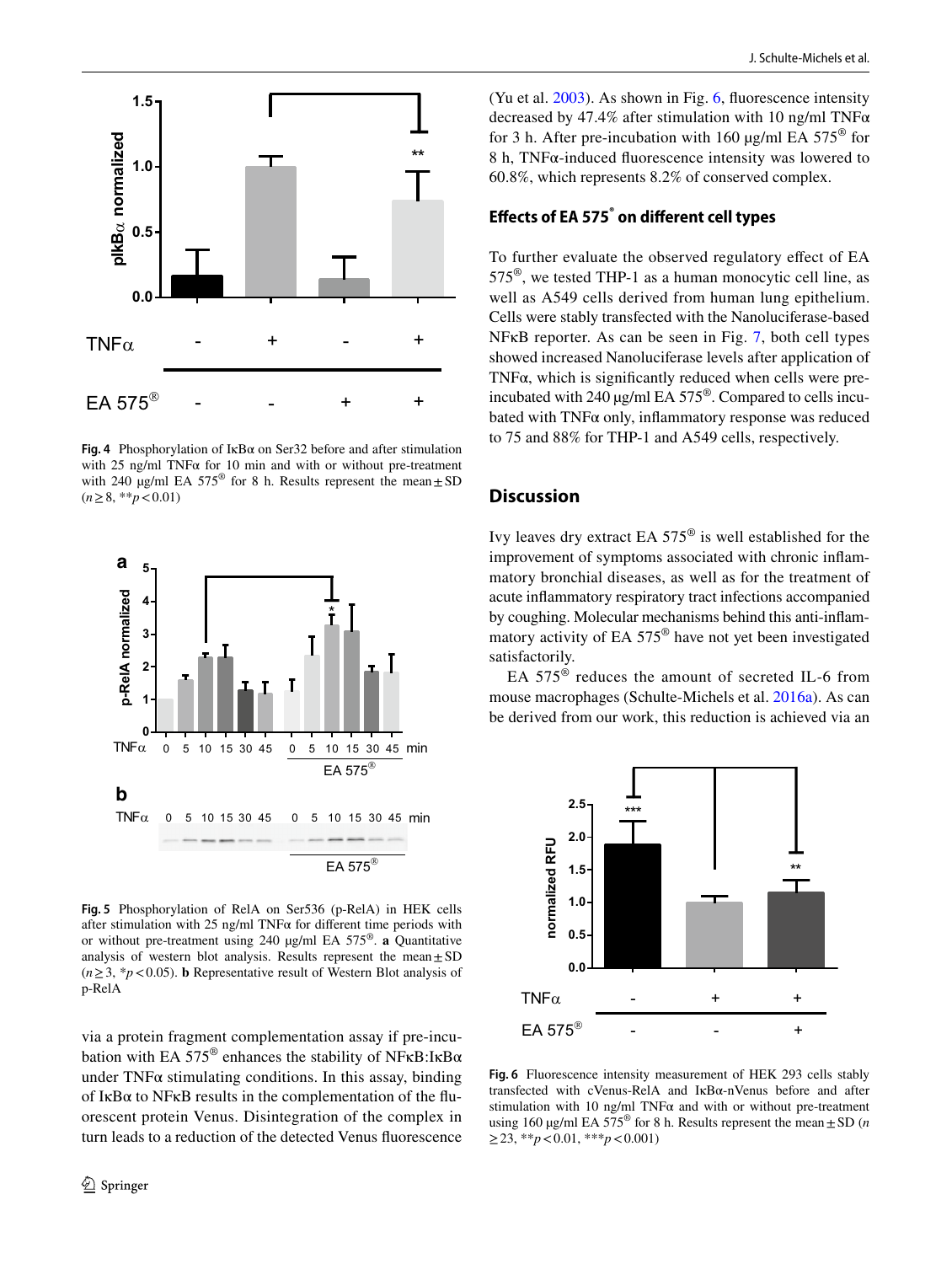

<span id="page-6-0"></span>**Fig. 7** NFκB activity in THP-1 and A549 Nano-PEST cells after stimulation with 10 ng/ml LPS or 5 ng/ml TNF $\alpha$ , respectively, and with or without pre-treatment using 240  $\mu$ g/ml EA 575<sup>®</sup>. Data are shown as mean $\pm$ SD of three independent experiments (*n*  $\geq$  16, \*\*\**p*<0.001)

impaired nuclear translocation of NFκB, which we displayed by an immunofuorescence assay against RelA, a subunit of NFκB. Inhibition of NFκB nuclear translocation by ivy leaves constituents, e.g., rutin as well as chlorogenic and dicafeoylquinic acids, was already shown in mast cells and macrophages (Kim et al. [2008](#page-7-13); Puangpraphant et al. [2011](#page-7-14); Hwang et al. [2014\)](#page-7-15). Using an NFκB reporter gene assay, we could show that EA 575® inhibits dose-dependently the transcriptional activity of NFκB. Decreased NFκB activity after administration of ivy constituents was already shown. For example, rutin as well as 3,5- and 4,5-dicafeoylquinic acid inhibits the NFκB-dependent iNOS gene transcription, and as a result the synthesis of nitric oxide, whereas chlorogenic acid reduces LPS-induced NFκB-dependent cyclooxygenase-2 (COX-2) expression in RAW 264.7 cells (Shan et al. [2009;](#page-7-16) Park et al. [2009;](#page-7-17) Kazłowska et al. [2010\)](#page-7-18). Furthermore, 3,4-dicafeoylquinic acid inhibits the phorbol-12-myristate-13-acetate-induced COX-2 expression in RAW264.7 cells by blocking the catalytic activity of JNK/p38 MAP kinases and the activation of C/EBPβ and AP-1 (Han et al. [2010\)](#page-7-19). The impairment of nuclear translocation and reduction in transcriptional activity of NFκB might be caused by an enhanced stability of the NF $\kappa$ B:I $\kappa$ B $\alpha$  protein complex. To test this issue, we performed a protein fragment complementation assay where Venus protein fuorescence is achieved upon binding of IkB $\alpha$  to NFKB. After stimulation with 10 ng/ ml TNFα, preserved Venus fuorescence was signifcantly higher when cells were pre-incubated with EA 575®, thereby demonstrating an enhanced stability under TNFα stimulation. Complex stability is regulated by phosphorylation of IκBα through IKKβ, which forms together with IKKα and their regulating subunit IKKγ (also called NEMO) the IKK

complex. Phosphorylation of  $I \kappa B\alpha$  on serine at position 32 (Ser32) leads to its ubiquitination and proteasomal degradation and thereby the release of NFκB from the complex, permitting it to translocate into the nucleus (Scheidereit [2006\)](#page-7-20). Thus, we were interested in whether the observed effects were due to reduced phosphorylation of  $I \kappa B\alpha$ . A Western blot against IκBα phosphorylated at Ser32 indicated a reduced phosphorylation at this site, which explains stabilization of the NF $\kappa$ B:I $\kappa$ B $\alpha$  complex as shown by protein fragment complementation (see above). Reduced cellular phosphorylation of IκBα after incubation with natural products also existing in EA 575® was already demonstrated, as for chlorogenic acid on hepatic stellate cells (Shi et al. [2013](#page-7-21)). Besides IκBα, IKKβ also phosphorylates the NFκB subunit RelA at Ser536. Indeed, we also found an impact on RelA-Ser536 phosphorylation which was increased after pre-incubation of cells with EA 575®. The phosphorylation of RelA is much less understood. Besides several phosphorylation sites which seem to have positive efects on RelA transcriptional activity, there is increasing evidence that the phosphorylation of Ser536 by IKKβ impairs the nuclear translocation of RelA and thereby diminishes its transcriptional activity (Mattioli et al. [2004;](#page-7-22) Moreno et al. [2010](#page-7-23); Christian et al. [2016](#page-7-24)). Schröfelbauer et al. showed that the phosphorylation of  $I \kappa B\alpha$  on Ser32 depends on the scaffold function of NEMO and that inhibition of NEMO leads to a switch in its specificity towards RelA at Ser536, which is in good accordance with our observations (Schröfelbauer et al. [2012](#page-7-25)).

In addition to factors secreted by immune cells, those released by epithelial cells also promote infammation of lung tissue (Mitchell and O'Byrne [2016](#page-7-26), [2017](#page-7-27); Green and Turner [2017](#page-7-28)). Consistent with that, the anti-infammatory effect of EA 575<sup>®</sup>, detected in monocytes/macrophages (THP-1/J774.2) and examined here in detail in HEK cells, can also be observed in A 549 cells, a human lung epithelial cell. The precise target cells of EA 575® in the infamed lung should be the subject of future studies.

Taken together, our results indicate that the previously shown anti-infammatory properties of EA 575® (Schulte-Michels et al.  $2016a$ ) result from a regulatory effect on the NFκB pathway, which is probably due to a specifcity switch of IKKβ. As discussed above, this would reduce RelA transcriptional activity in a duplexed manner, frstly by stabilizing the complex with its inhibitor and secondly by reducing RelA translocation into the nucleus. Whether EA 575® achieves this by manipulating the scafold function of the regulatory NEMO subunit, leading to stronger association of IKKβ to RelA compared to IκBα, must be subject of further investigations.

**Acknowledgements** This work was supported by a research grant of Engelhard Arzneimittel GmbH & Co.KG, Niederdorfelden, Germany.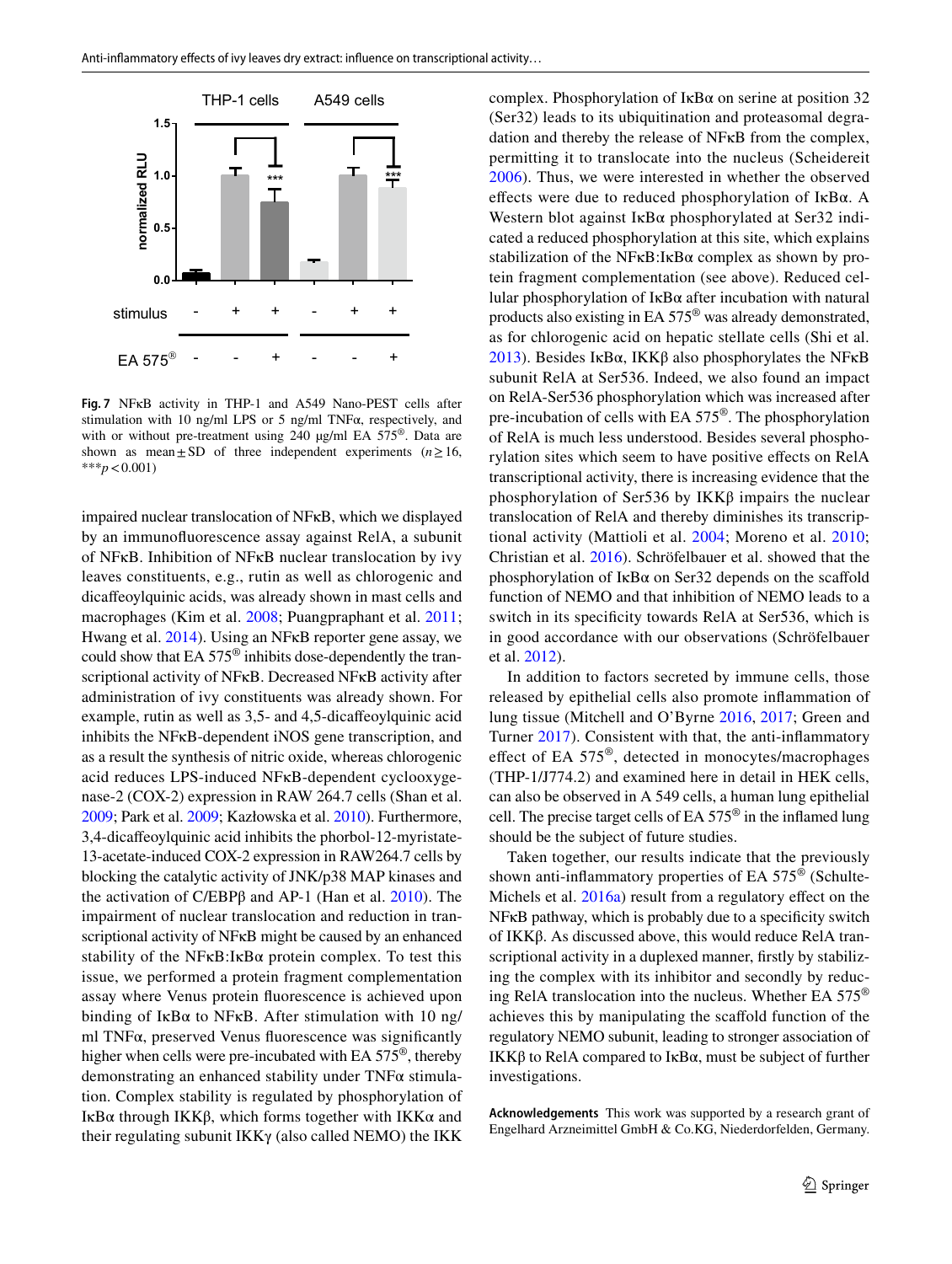#### **Compliance with ethical standards**

**Conflict of interest** S Franken is an employee of Engelhard Arzneimittel GmbH & Co.KG, Niederdorfelden, Germany. All other authors confrm that there is no confict of interest.

**Open Access** This article is distributed under the terms of the Creative Commons Attribution 4.0 International License [\(http://creativeco](http://creativecommons.org/licenses/by/4.0/) [mmons.org/licenses/by/4.0/](http://creativecommons.org/licenses/by/4.0/)), which permits unrestricted use, distribution, and reproduction in any medium, provided you give appropriate credit to the original author(s) and the source, provide a link to the Creative Commons license, and indicate if changes were made.

## **References**

- <span id="page-7-24"></span>Christian F, Smith EL, Carmody RJ (2016) The regulation of NF-κB subunits by phosphorylation. Cells. [https://doi.org/10.3390/cells](https://doi.org/10.3390/cells5010012) [5010012](https://doi.org/10.3390/cells5010012)
- <span id="page-7-5"></span>dos Santos MD, Almeida MC, Lopes NP, de Souza GEP (2006) Evaluation of the anti-infammatory, analgesic and antipyretic activities of the natural polyphenol chlorogenic acid. Biol Pharm Bull 29:2236–2240. <https://doi.org/10.1248/bpb.29.2236>
- <span id="page-7-12"></span>El-Guendy N, Sinai AP (2008) Potential problems inherent in cellbased stable NF-kappaB-GFP reporter systems. Mol Cell Biochem 312:147–155.<https://doi.org/10.1007/s11010-008-9730-8>
- <span id="page-7-28"></span>Green CE, Turner AM (2017) The role of the endothelium in asthma and chronic obstructive pulmonary disease (COPD). Respir Res 18:20. <https://doi.org/10.1186/s12931-017-0505-1>
- <span id="page-7-11"></span>Greunke C, Hage-Hülsmann A, Sorkalla T et al (2015) A systematic study on the infuence of the main ingredients of an ivy leaves dry extract on the β2-adrenergic responsiveness of human airway smooth muscle cells. Pulm Pharmacol Ther 31:92–98. [https://doi.](https://doi.org/10.1016/j.pupt.2014.09.002) [org/10.1016/j.pupt.2014.09.002](https://doi.org/10.1016/j.pupt.2014.09.002)
- <span id="page-7-6"></span>Guardia T, Rotelli AE, Juarez AO, Pelzer LE (2001) Anti-infammatory properties of plant flavonoids. Effects of rutin, quercetin and hesperidin on adjuvant arthritis in rat. Farmaco 56:683–687
- <span id="page-7-19"></span>Han EH, Kim JY, Kim HG et al (2010) Inhibitory efect of 3-cafeoyl-4-dicafeoylquinic acid from Salicornia herbacea against phorbol ester-induced cyclooxygenase-2 expression in macrophages. Chem Biol Interact 183:397–404. [https://doi.org/10.1016/j.](https://doi.org/10.1016/j.cbi.2009.11.015) [cbi.2009.11.015](https://doi.org/10.1016/j.cbi.2009.11.015)
- <span id="page-7-10"></span>Hayden MS, Ghosh S (2012) NF-κB, the frst quarter-century: remarkable progress and outstanding questions. Genes Dev 26:203–234. <https://doi.org/10.1101/gad.183434.111>
- <span id="page-7-8"></span>Hocaoglu AB, Karaman O, Erge DO et al (2012) Efect of Hedera helix on lung histopathology in chronic asthma. Iran J Allergy Asthma Immunol 11:316–323
- <span id="page-7-15"></span>Hwang SJ, Kim Y-W, Park Y et al (2014) Anti-infammatory efects of chlorogenic acid in lipopolysaccharide-stimulated RAW 264.7 cells. Inflamm Res 63:81–90. [https://doi.org/10.1007/s0001](https://doi.org/10.1007/s00011-013-0674-4) [1-013-0674-4](https://doi.org/10.1007/s00011-013-0674-4)
- <span id="page-7-18"></span>Kazłowska K, Hsu T, Hou C-C et al (2010) Anti-infammatory properties of phenolic compounds and crude extract from Porphyra dentata. J Ethnopharmacol 128:123–130. [https://doi.org/10.1016/j.](https://doi.org/10.1016/j.jep.2009.12.037) [jep.2009.12.037](https://doi.org/10.1016/j.jep.2009.12.037)
- <span id="page-7-13"></span>Kim HP, Park H, Son KH et al (2008) Biochemical pharmacology of biflavonoids: implications for anti-inflammatory action. Arch Pharm Res 31:265–273. [https://doi.org/10.1007/s1227](https://doi.org/10.1007/s12272-001-1151-3) [2-001-1151-3](https://doi.org/10.1007/s12272-001-1151-3)
- <span id="page-7-7"></span>Kim H-R, Lee D-M, Lee S-H et al (2010) Chlorogenic acid suppresses pulmonary eosinophilia, IgE production, and Th2-type cytokine production in an ovalbumin-induced allergic asthma: activation of STAT-6 and JNK is inhibited by chlorogenic acid.

Int Immunopharmacol 10:1242–1248. [https://doi.org/10.1016/j.](https://doi.org/10.1016/j.intimp.2010.07.005) [intimp.2010.07.005](https://doi.org/10.1016/j.intimp.2010.07.005)

<span id="page-7-0"></span>Lang C, Rottger-Luer P, Staiger C (2015) A valuable option for the treatment of respiratory diseases: review on the clinical evidence of the Ivy Leaves Dry Extract EA 575(R). Planta Med 81:968– 974.<https://doi.org/10.1055/s-0035-1545879>

<span id="page-7-22"></span>Mattioli I, Sebald A, Bucher C et al (2004) Transient and selective NF-kappa B p65 serine 536 phosphorylation induced by T cell costimulation is mediated by I kappa B kinase beta and controls the kinetics of p65 nuclear import. J Immunol 172:6336–6344

- <span id="page-7-26"></span>Mitchell PD, O'Byrne PM (2016) Epithelial derived cytokines in asthma. Chest.<https://doi.org/10.1016/j.chest.2016.10.042>
- <span id="page-7-27"></span>Mitchell PD, O'Byrne PM (2017) Biologics and the lung: TSLP and other epithelial cell-derived cytokines in asthma. Pharmacol Ther 169:104–112. <https://doi.org/10.1016/j.pharmthera.2016.06.009>
- <span id="page-7-23"></span>Moreno R, Sobotzik J-M, Schultz C, Schmitz ML (2010) Specifcation of the NF-kappaB transcriptional response by p65 phosphorylation and TNF-induced nuclear translocation of IKK epsilon. Nucleic Acids Res 38:6029–6044. [https://doi.org/10.1093/nar/](https://doi.org/10.1093/nar/gkq439) [gkq439](https://doi.org/10.1093/nar/gkq439)
- <span id="page-7-17"></span>Park KH, Park M, Choi SE et al (2009) The anti-oxidative and antiinfammatory efects of cafeoyl derivatives from the roots of Aconitum koreanum R. RAYMOND. Biol Pharm Bull 32:2029–2033
- <span id="page-7-14"></span>Puangpraphant S, Berhow MA, Vermillion K et al (2011) Dicafeoylquinic acids in Yerba mate (Ilex paraguariensis St. Hilaire) inhibit NF-κB nucleus translocation in macrophages and induce apoptosis by activating caspases-8 and -3 in human colon cancer cells. Mol Nutr Food Res 55:1509–1522. [https://doi.](https://doi.org/10.1002/mnfr.201100128) [org/10.1002/mnfr.201100128](https://doi.org/10.1002/mnfr.201100128)
- <span id="page-7-20"></span>Scheidereit C (2006) IkappaB kinase complexes: gateways to NF-kappaB activation and transcription. Oncogene 25:6685–6705. [https](https://doi.org/10.1038/sj.onc.1209934) [://doi.org/10.1038/sj.onc.1209934](https://doi.org/10.1038/sj.onc.1209934)
- <span id="page-7-25"></span>Schröfelbauer B, Polley S, Behar M et al (2012) NEMO ensures signaling specificity of the pleiotropic  $IKK\beta$  by directing its kinase activity toward IκBα. Mol Cell 47:111–121. [https://doi.](https://doi.org/10.1016/j.molcel.2012.04.020) [org/10.1016/j.molcel.2012.04.020](https://doi.org/10.1016/j.molcel.2012.04.020)
- <span id="page-7-3"></span>Schulte-Michels J, Runkel F, Gokorsch S, Häberlein H (2016a) Ivy leaves dry extract EA 575® decreases LPS-induced IL-6 release from murine macrophages. Pharmazie 71:158–161
- <span id="page-7-2"></span>Schulte-Michels J, Wolf A, Aatz S et al (2016b) α-Hederin inhibits G protein-coupled receptor kinase 2-mediated phosphorylation of β2-adrenergic receptors. Phytomedicine 23:52–57. [https://doi.](https://doi.org/10.1016/j.phymed.2015.12.001) [org/10.1016/j.phymed.2015.12.001](https://doi.org/10.1016/j.phymed.2015.12.001)
- <span id="page-7-4"></span>Selloum L, Bouriche H, Tigrine C, Boudoukha C (2003) Anti-infammatory efect of rutin on rat paw oedema, and on neutrophils chemotaxis and degranulation. Exp Toxicol Pathol 54:313–318. <https://doi.org/10.1078/0940-2993-00260>
- <span id="page-7-16"></span>Shan J, Fu J, Zhao Z et al (2009) Chlorogenic acid inhibits lipopolysaccharide-induced cyclooxygenase-2 expression in RAW264.7 cells through suppressing NF-kappaB and JNK/AP-1 activation. Int Immunopharmacol 9:1042–1048. [https://doi.org/10.1016/j.](https://doi.org/10.1016/j.intimp.2009.04.011) [intimp.2009.04.011](https://doi.org/10.1016/j.intimp.2009.04.011)
- <span id="page-7-21"></span>Shi H, Dong L, Dang X et al (2013) Efect of chlorogenic acid on LPS-induced proinflammatory signaling in hepatic stellate cells. Infamm Res 62:581–587. [https://doi.org/10.1007/s0001](https://doi.org/10.1007/s00011-013-0610-7) [1-013-0610-7](https://doi.org/10.1007/s00011-013-0610-7)
- <span id="page-7-1"></span>Sieben A, Prenner L, Sorkalla T et al (2009) Alpha-hederin, but not hederacoside C and hederagenin from Hedera helix, affects the binding behavior, dynamics, and regulation of beta 2-adrenergic receptors. Biochemistry 48:3477–3482. [https://doi.org/10.1021/](https://doi.org/10.1021/bi802036b) [bi802036b](https://doi.org/10.1021/bi802036b)
- <span id="page-7-9"></span>Süleyman H, Mshvildadze V, Gepdiremen A, Elias R (2003) Acute and chronic antiinfammatory profle of the ivy plant, Hedera helix, in rats. Phytomedicine 10:370–374. [https://doi.](https://doi.org/10.1078/0944-7113-00260) [org/10.1078/0944-7113-00260](https://doi.org/10.1078/0944-7113-00260)